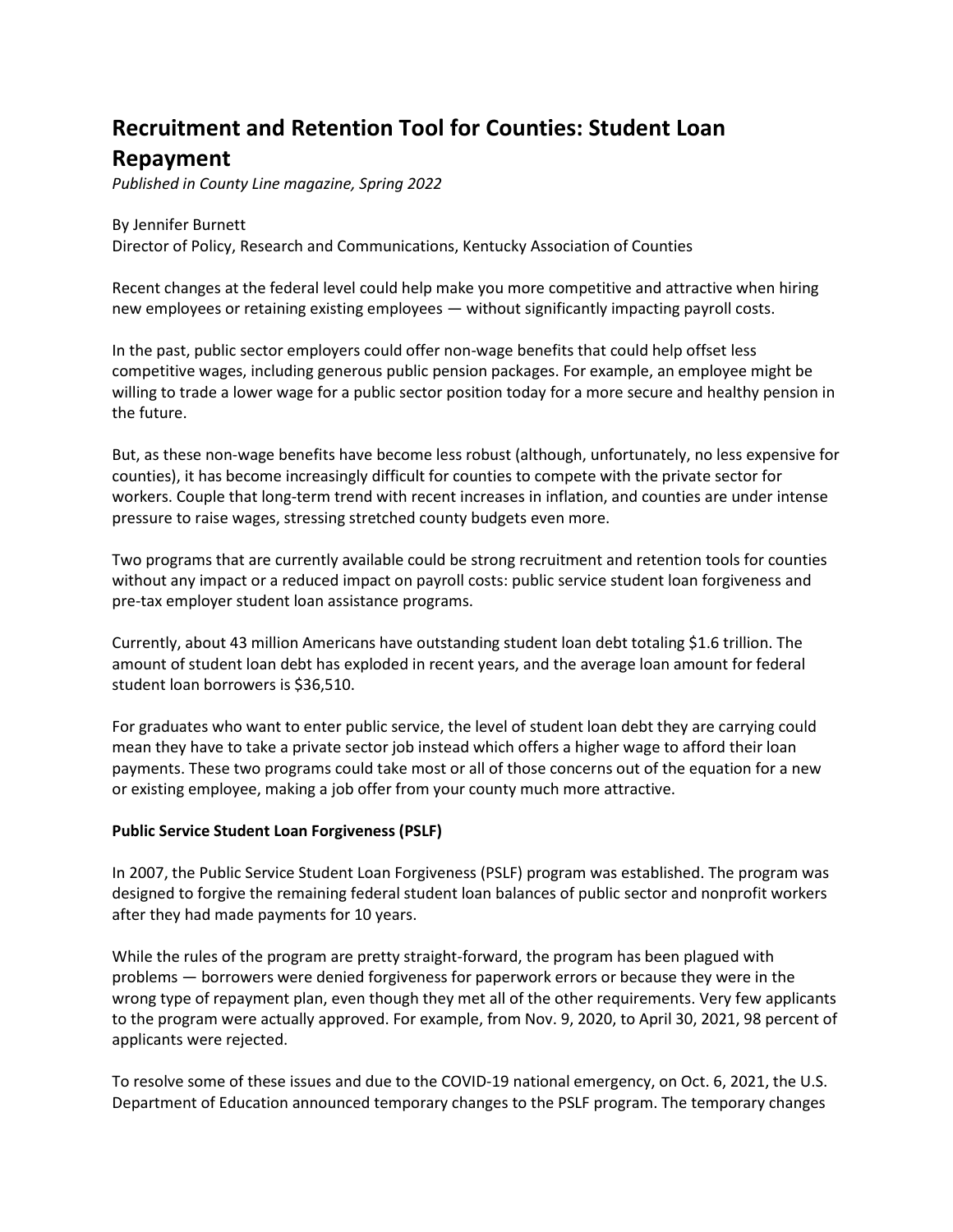to the program mean that thousands of borrowers could now see their loans discharged immediately or in the near future.

Under the new temporary rules, any prior period of repayment will count as a qualifying payment, regardless of loan program, repayment plan or whether the payment was made in full or on time.

These changes apply to student loan borrowers with Direct Loans, those who have already consolidated into the Direct Loan Program, and those who consolidate into the Direct Loan Program by Oct. 31, 2022.

Additionally, the amount forgiven under PSLF isn't considered income for tax purposes. The bottom line: Make sure your long-time, new or prospective employees know about this program. It could sway an employee to stay or accept a position, bridging the gap between the wage you can offer and perhaps a more competitive wage offer from the private sector.

The best news for your county: It doesn't impact your bottom line. The forgiveness comes from the federal government, so there is no cost to your county.

The rules of PSLF include:

- Be employed by a qualifying organization this includes counties, along with U.S. federal, state, local, or tribal governments or not-for-profit organizations;
- Work full-time for that agency or organization;
- Have Direct Loans (or consolidate other federal student loans into a Direct Loan);
- Repay your loans under an income-driven repayment plan; and
- Make 120 qualifying payments.

Qualifying payments include those made:

- After Oct. 1, 2007;
- Under a qualifying repayment plan;
- For the full amount due as shown on the bill;
- No later than 15 days after the due date; and
- While the borrower is employed full-time by a qualifying employer.

Visit www.studentaid.gov for more information.

## **Pre-tax Employer Student Loan Assistance Programs**

In addition to PSLF, your county can also implement a program to help offset the cost of student loan payments for employees. A little-known provision of the CARES Act that was signed into law in March 2020 created a new temporary tax-free benefit for employer student loan assistance programs.

The law expands the definition of educational assistance to include certain employer payments of student loans, allowing an employer to make up to \$5,250 in pre-tax student loan payments for an employee each year, either paid to the employee or directly to the student loan servicer.

While employers could always offer student loan repayment as a benefit, it was counted as regular income. The new law allows these payments to be considered tax-free, which means that the employee doesn't have to pay income taxes on the benefit and an employer receives a payroll tax exclusion for the amount paid.